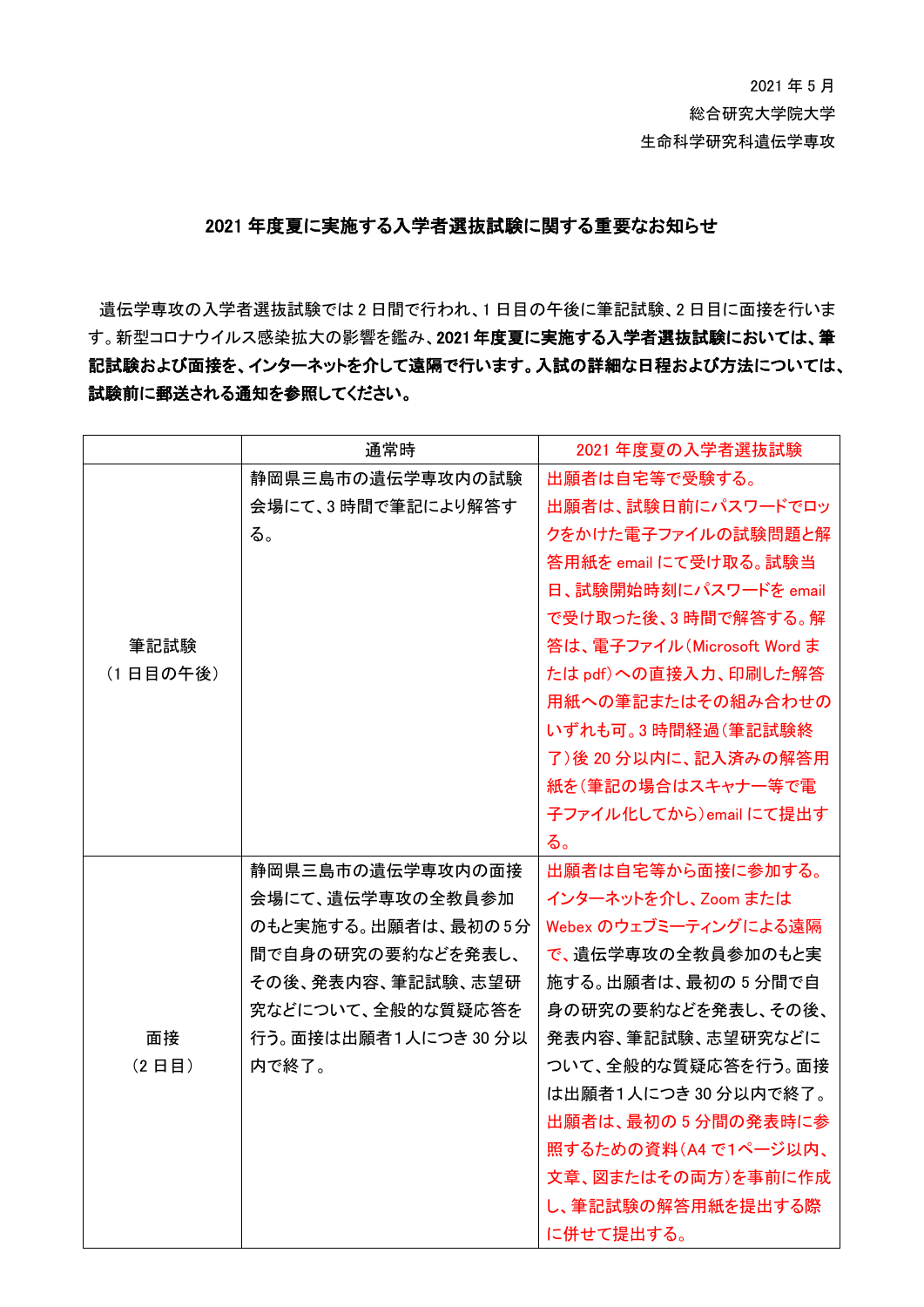## 2021年度夏の入学者選抜試験受験における注意事項

インターネットの利用、筆記試験問題(電子ファイル)の受信と閲覧、解答用紙(電子ファイル)の作成と送 信、Zoom または Webex のウェブミーティングへの参加(あらかじめ、こちらから接続先をお伝えします)が できる環境を準備してください。

自宅以外でも、第三者に情報が漏れない環境であれば受験可能です。どこで受験するかを試験日前にお 知らせいただきます。

筆記試験、面接ともに事前に接続テストを行います。接続トラブルに備え、あらかじめ email アドレスと、試 験前日と試験当日に常時必ず連絡が取れる電話番号をお知らせいただきます。

### 【問い合わせ先】

国立遺伝学研究所 総務企画課大学院担当 Email: info-soken@nig.ac.jp TEL: 055-981-6720 FAX: 055-981-6715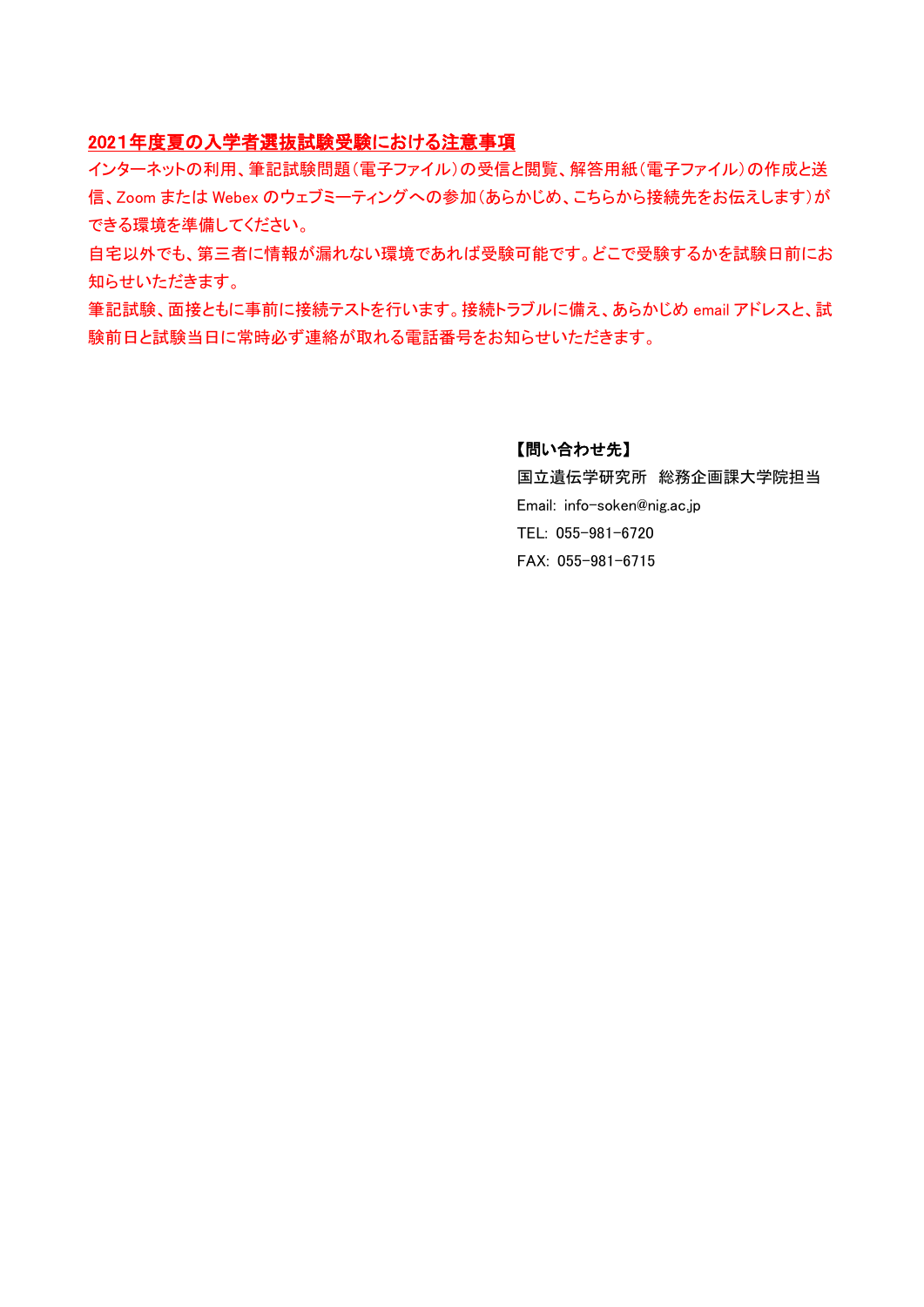# **Important notice regarding the entrance examination conducted in the summer of FY2021**

The entrance examination for the Department of Genetics is held in 2 days and composed of a written exam (held in the afternoon of the first day) and an oral exam (held on the second day). In view of the influence of the spread of new coronavirus infection, **for the entrance examination conducted in the summer of FY2021, the following changes will apply: both written and oral exams will be conducted through the Internet remotely. Please refer to the notice mailed before the examination for detailed schedule and method.**

|                          | Normal Time                                   | Entrance Examination Conducted in the<br>Summer of FY2021 |
|--------------------------|-----------------------------------------------|-----------------------------------------------------------|
|                          | The written exam is held at the Department    | Applicants will take the written exam at their            |
|                          | of Genetics located in Mishima, Japan. The    | home.                                                     |
|                          | written exam is for 3 hours.                  | A question sheet and an answer sheet                      |
|                          |                                               | (electronic files; password-locked) will be               |
|                          |                                               | emailed to applicants before the exam. On the             |
|                          |                                               | exam day, a password will be emailed at the               |
|                          |                                               | starting time of the exam. Applicants will                |
| Written Exam             |                                               | finish the exam in 3 hours. The answer may                |
| (in the afternoon of the |                                               | be entered directly to the electronic file                |
| first day)               |                                               | (Microsoft Word or pdf) and/or in                         |
|                          |                                               | handwriting on a printed answer sheet. After              |
|                          |                                               | 3 hours from the starting time (at the end of             |
|                          |                                               |                                                           |
|                          |                                               | the written exam), an electronic file of                  |
|                          |                                               | complete answer sheet should be submitted                 |
|                          |                                               | by email within 20 minutes (before                        |
|                          |                                               | submission, a handwritten answer should be                |
|                          |                                               | converted to an electronic file).                         |
|                          | The oral exam is held at the Department of    | The oral exam will be conducted through the               |
|                          | Genetics located in Mishima, Japan. The       | Internet remotely by a Zoom or Webex web                  |
|                          | exam is in 30 minutes for each applicant, and | meeting, and applicants will participate from             |
|                          | is attended by all the faculty of the         | their home. The exam will be in 30 minutes                |
| Oral Exam                | Department of Genetics. First, the applicant  | for each applicant, and will be attended by all           |
| (on the second day)      | makes a five-minute presentation on either    | the faculty of the Department of Genetics.                |
|                          | his/her past research or a future research    | First, the applicant will make a five-minute              |
|                          | proposal, followed by a Q&A session on the    | presentation on either his/her past research or           |
|                          | applicant's presentation, written exam, and   | a future research proposal, followed by a                 |
|                          | proposed research.                            | Q&A session on the applicant's presentation,              |